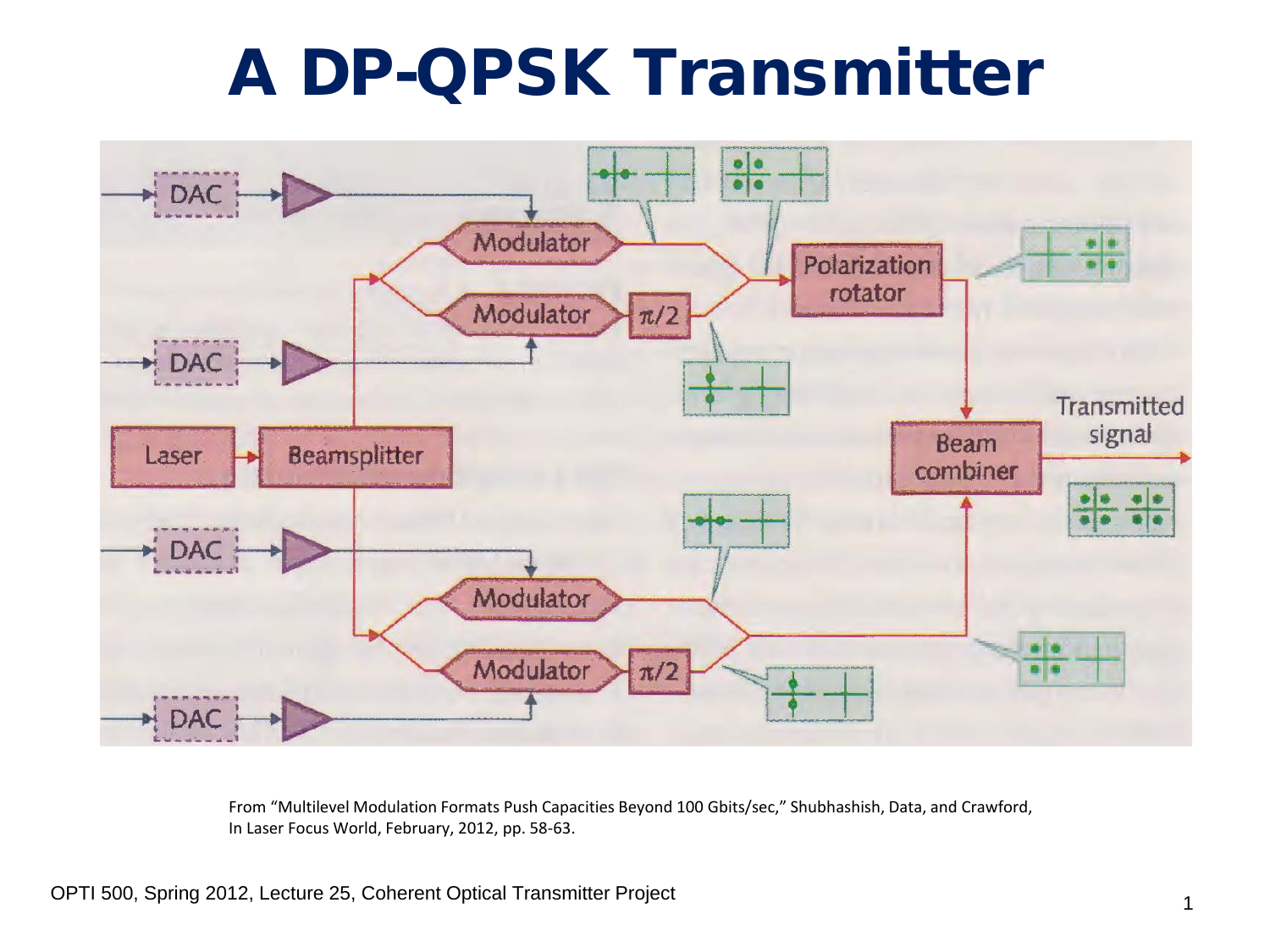# Parts for a DP-QPSK Transmitter

| <b>Component</b>                                                      | <b>Manufacturer</b>  | <b>Model Number</b>                                           | <b>Wavelength Range</b><br>(nm)              | Insertion Loss (dB) Maintaining Price (\$) | <b>Polarization</b><br>(Yes/No) |               | <b>Comments</b>                                                                                                                                                                                                                                                                                                                                                                                                |
|-----------------------------------------------------------------------|----------------------|---------------------------------------------------------------|----------------------------------------------|--------------------------------------------|---------------------------------|---------------|----------------------------------------------------------------------------------------------------------------------------------------------------------------------------------------------------------------------------------------------------------------------------------------------------------------------------------------------------------------------------------------------------------------|
| <b>CW Laser</b>                                                       | <b>NKT Photonics</b> | Koheras Basik E15   1535-1585 nm                              |                                              | (16 dBm output)                            | Yes                             | 11K           | Mehravar: Piezo tuning capability, needs<br>power supply, up to 40 mW, < 0.1kHz,                                                                                                                                                                                                                                                                                                                               |
| Beam<br>splitters/combiners                                           | <b>OZ OPTICS</b>     | FOBS-22P-1111-<br>8/125-PPPP-1550-<br>50/50-60-<br>3A3A3A3A-1 | 1520-1570                                    | 0.6                                        | Yes                             | 695           | Mo: Wide wavelength range, Bi-dirctional,<br>High extinction ratio, Mode independent<br>behavior in multimode fiber applications.                                                                                                                                                                                                                                                                              |
| Phase modulator                                                       | Thorlabs             | LN65S-FC-10 GHz                                               | 1520 nm-1620nm                               | 4 dB                                       | <b>YES</b>                      | 1550          | Kogo: 10 GHz Phase Modulator with polarizer<br><b>FC/PC Connectors</b>                                                                                                                                                                                                                                                                                                                                         |
| <b>Polarization Rotator</b>                                           | ARCoptix             | PR5600                                                        | 350 - 1700nm                                 | ~2.0 @ 1550nm,<br>$-0.7$ in VIS            | N/A                             | 1030          | Carpenter: Not ideal in the 1550nm range. I<br>found another product with <1.5 Insertion<br>loss at 1550nm from AC Photonics, however,<br>it didn't offer a price point.                                                                                                                                                                                                                                       |
| Fiber Optic Collimator                                                | Go4Fiber             | GPMC-15-05-A-G-<br>M-C-10-FC                                  | 1550nm (+/-30nm<br>range)                    | $0.25dB$ Max                               | <b>Yes</b>                      | 156           | Hildinger: The linked datasheet shows how<br>to pick a part number for a desired<br>specification. I believe we want GPMC-15-05<br>A-G-M-C-10-FC<br>http://www.go4fiber.com/spec/GPMC-XX-<br>XX-X-X-X-X-XX-XX.pdf                                                                                                                                                                                              |
| Polarizing Beamsplitter<br>Cubes                                      | Thorlabs             | <b>PBS204</b>                                                 | 1200nm-1600nm                                | -0.15dB (98.5% overYes                     |                                 | 188           | Zhang:                                                                                                                                                                                                                                                                                                                                                                                                         |
| Polarization<br>Maintaining Assemblies Technology Inc                 | Silicon Lightwave    | SM-405-F1F2-03-1                                              | Wavelengths: 375-980<br>and IR 1310-1550 nm  | ≤0.25 dB                                   | Yes                             | \$15.50/meter | Osman: Offers low attenuation and<br>excellent birefringence                                                                                                                                                                                                                                                                                                                                                   |
| DP-QPSK Single drive<br>MZN Optical modulator FUJITSU<br>31 Gbaud/sec |                      | FTM7977HQA                                                    | [1528-1565](C-BAND) &<br>[1565-1612] (LBAND) | 13 dB band C and L YES                     |                                 | 10000         | Albana/Lemieux: This is a complete<br>modulator as oppose to single component<br>of the modulator to be built. We should use<br>this info to compare with what we are<br>building in class. Potentially it can achieve<br>up to 120 Gb/s which is even better than<br>whats available in the industry. more info at<br>http://jp.fujitsu.com/group/foc/downloads/<br>services/100gln/ln100gdpqpsk-e-111102.pdf |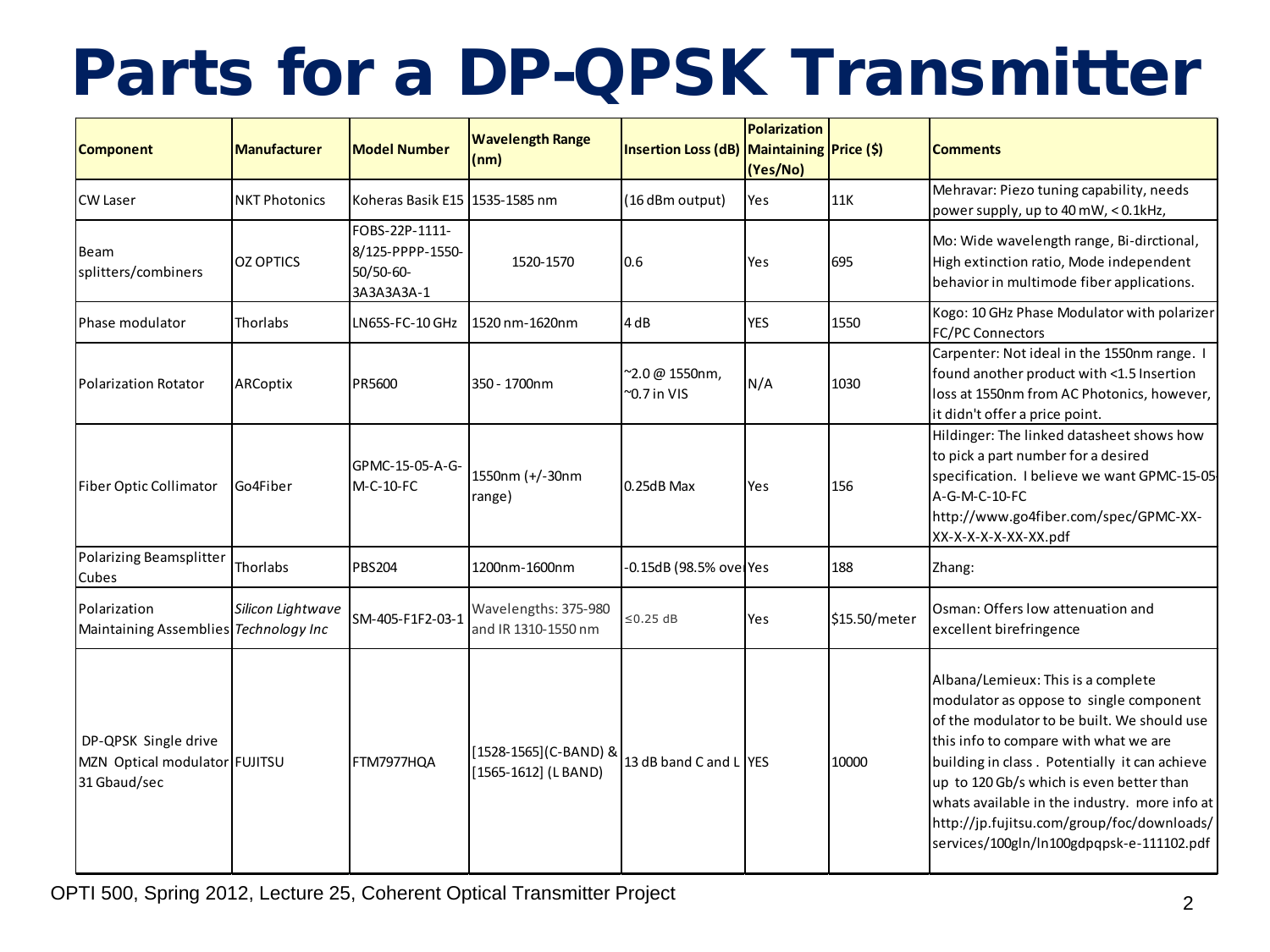#### CW Laser

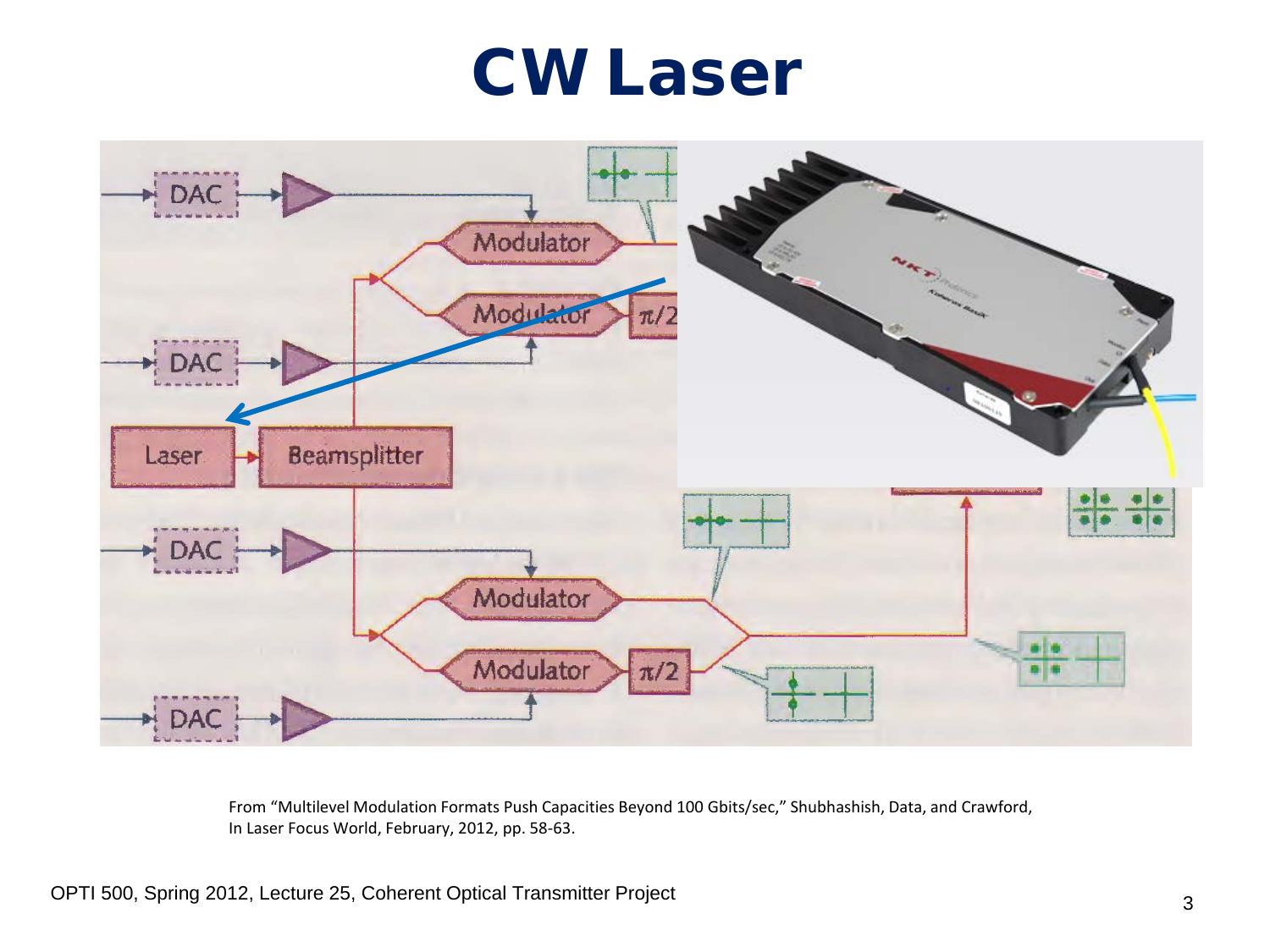## Polarizing Beam Splitter

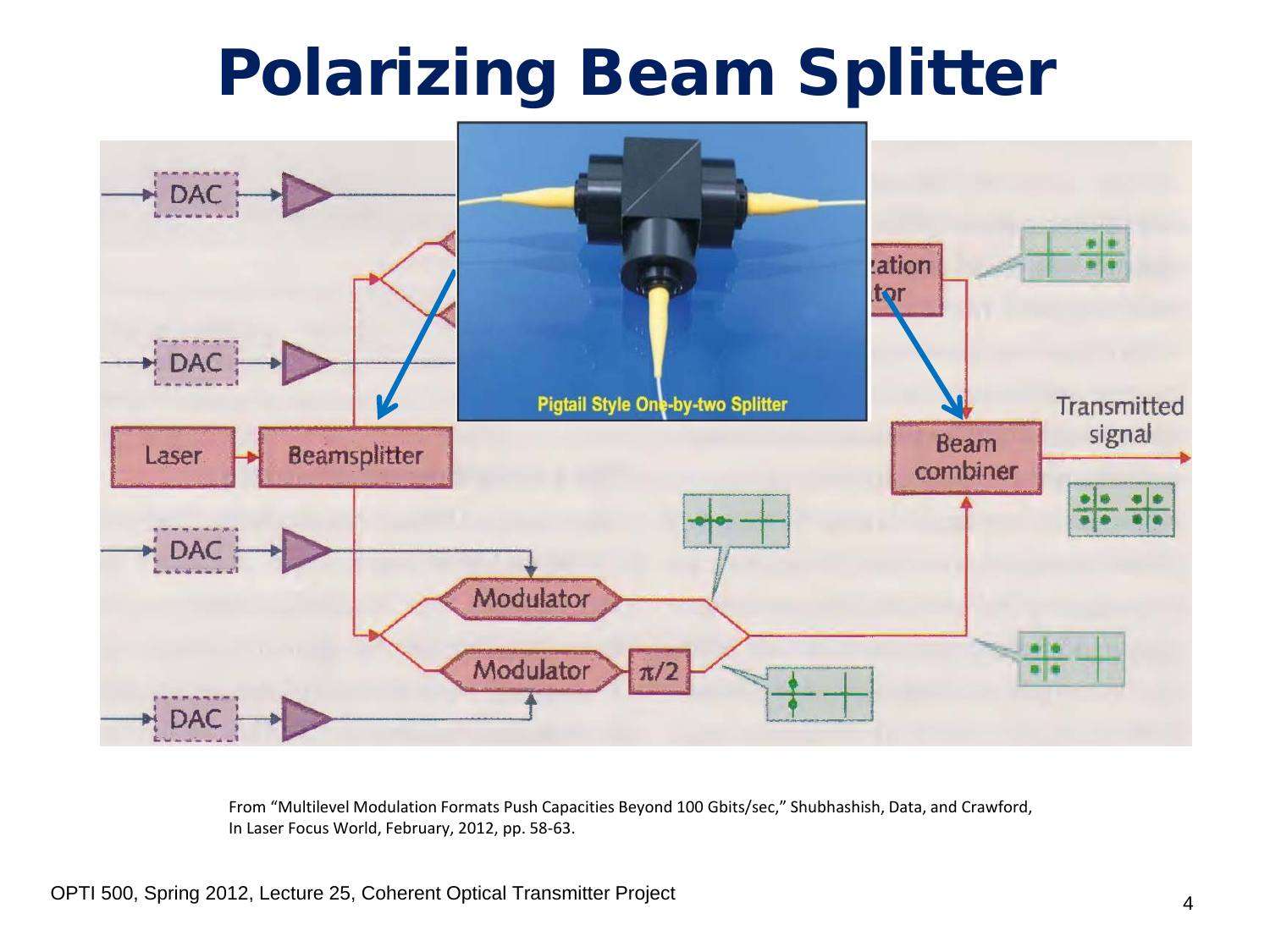## Optical Phase Modulator

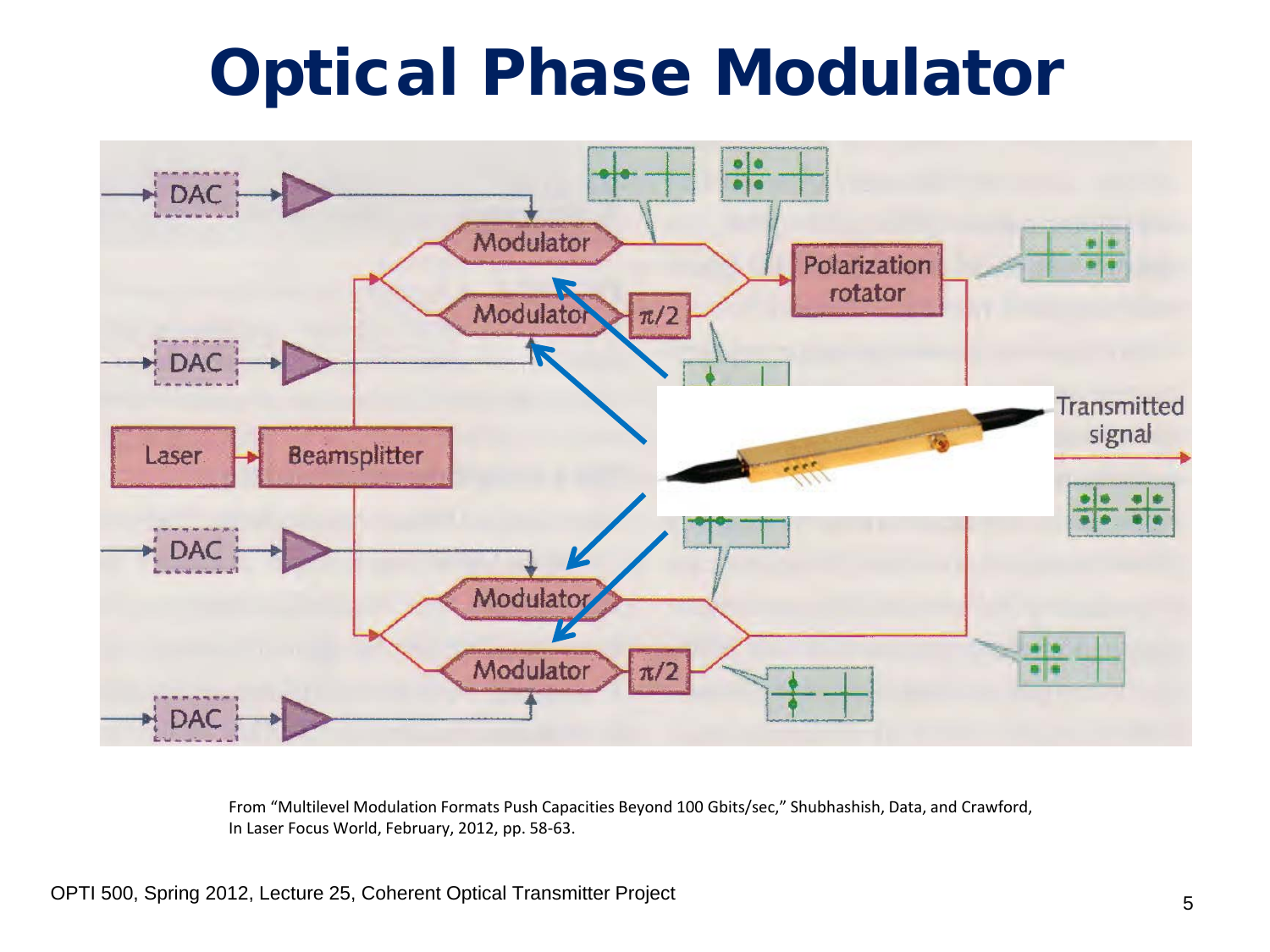### Polarization Rotator – Free Space



OPTI 500, Spring 2012, Lecture 25, Coherent Optical Transmitter Project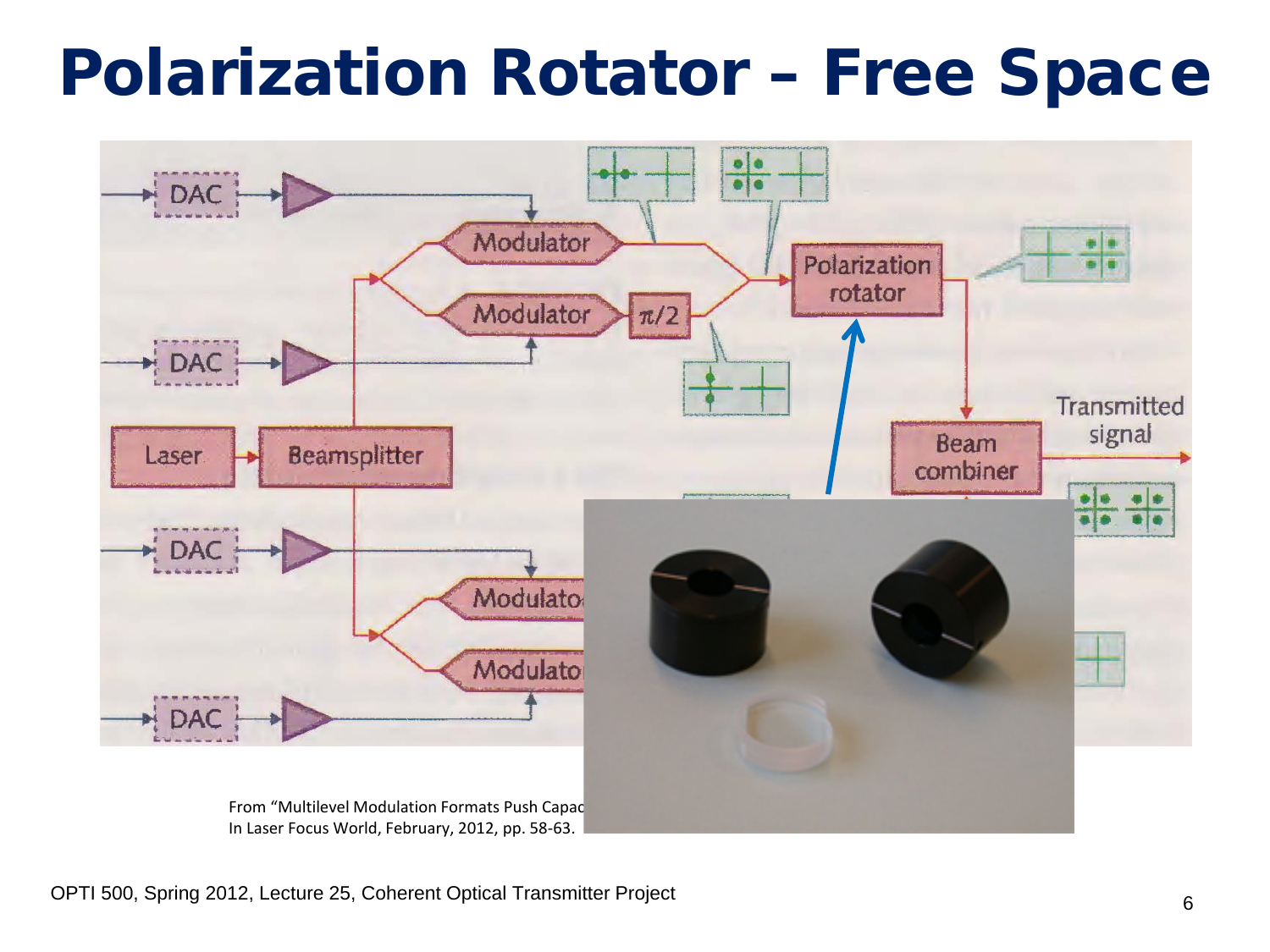# Optical Collimators



OPTI 500, Spring 2012, Lecture 25, Coherent Optical Transmitter Project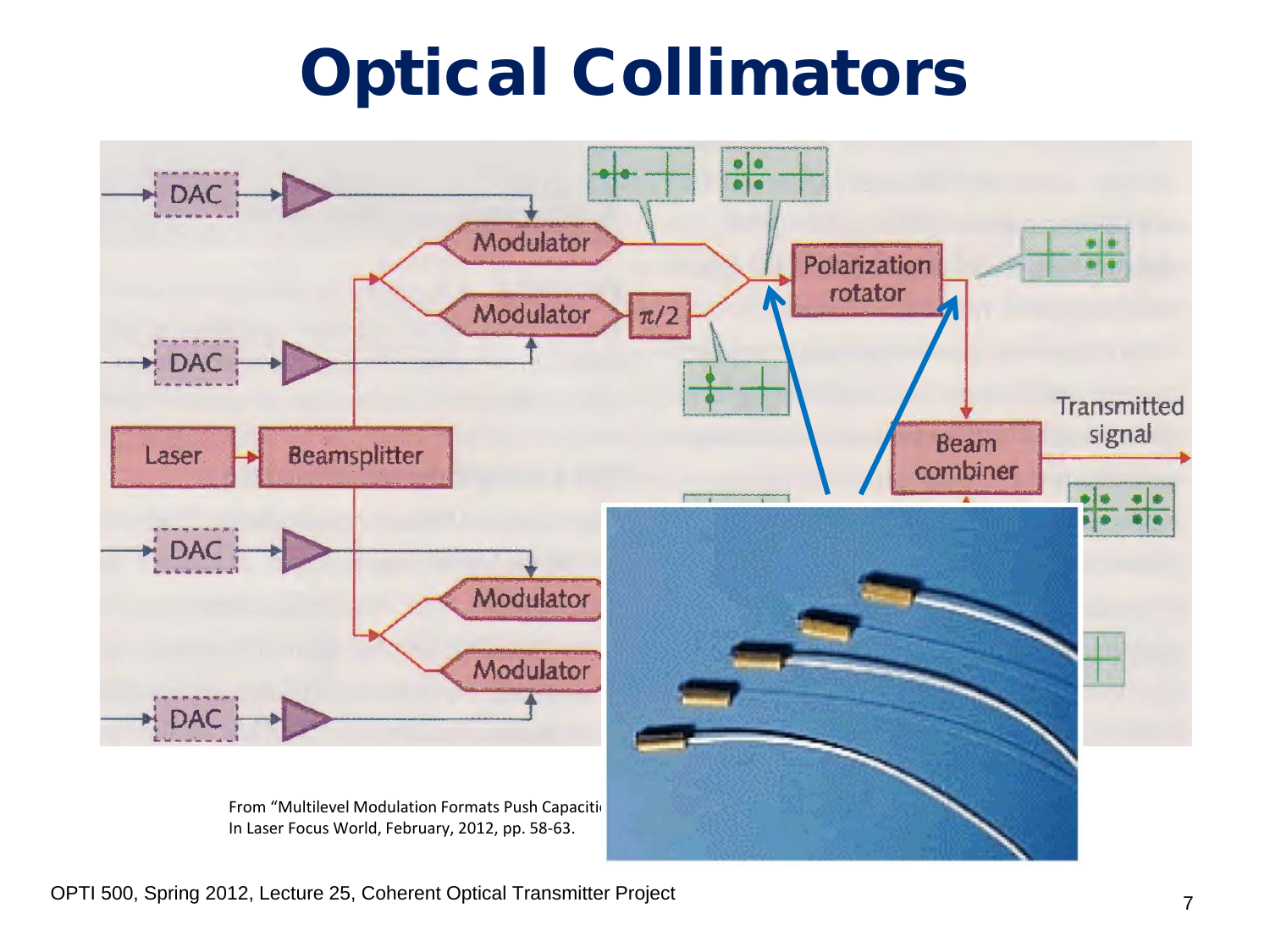#### Polarizing Beam Splitter – Free Space

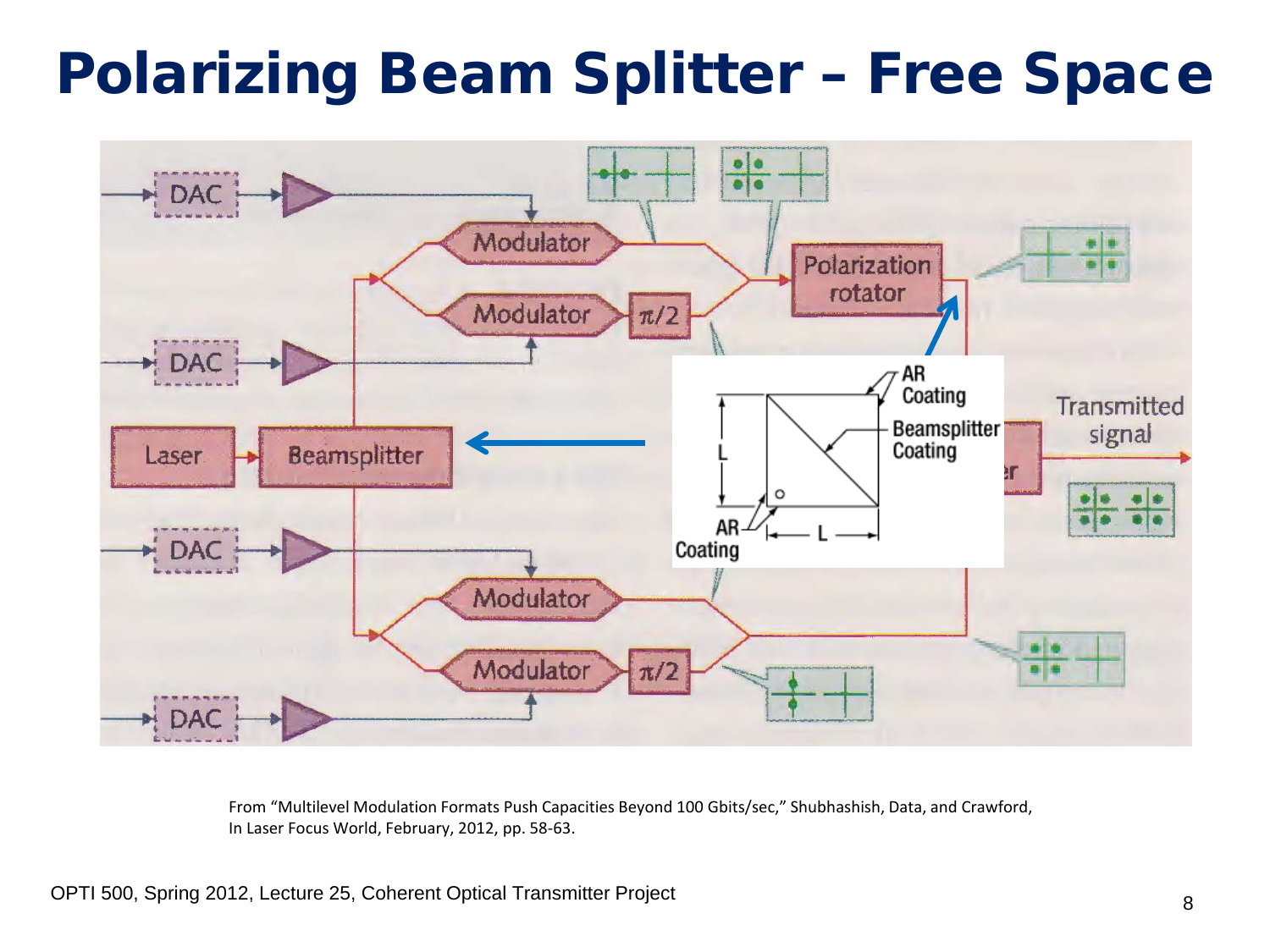# Polarizing Maintaining Patch Cords